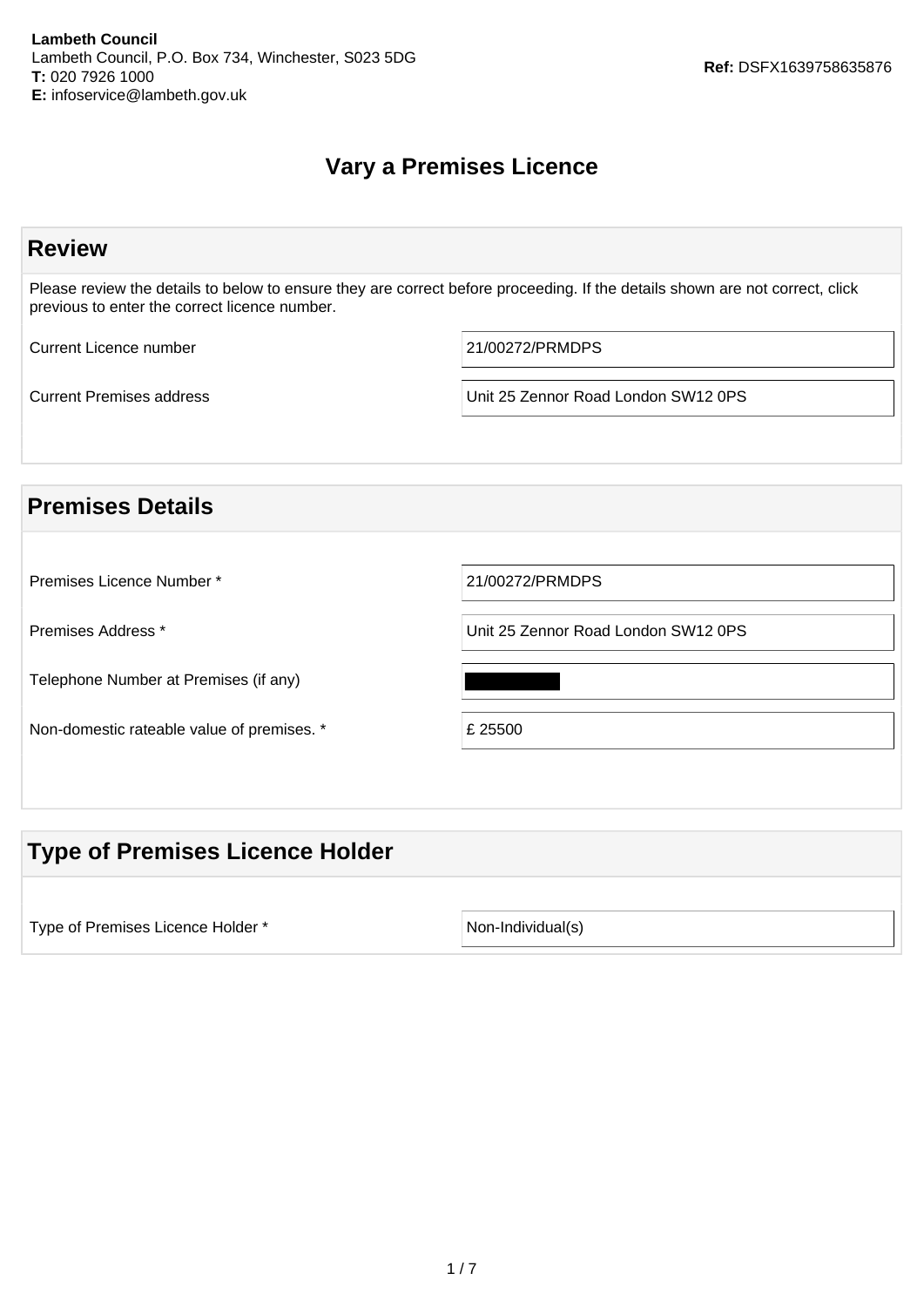|  |  | <b>Premises Licence Holder - Non Individual</b> |
|--|--|-------------------------------------------------|
|  |  |                                                 |

| Name*                                                                                             | Fancy Delivery UK Limited |
|---------------------------------------------------------------------------------------------------|---------------------------|
| Street address *                                                                                  |                           |
|                                                                                                   |                           |
|                                                                                                   |                           |
| Town/City *                                                                                       | London                    |
| County                                                                                            |                           |
| Postcode*                                                                                         |                           |
| Registered number (where applicable)                                                              | 12793914                  |
| Description of applicant (for example partnership, company,<br>unincorporated association etc.) * | Company                   |
| Email *                                                                                           |                           |
| Daytime Contact Telephone Number                                                                  |                           |
|                                                                                                   |                           |

# **Variation**

| Do you want the proposed variation to take effect as soon as |            |
|--------------------------------------------------------------|------------|
| possible? *                                                  | <b>Yes</b> |
|                                                              |            |

# **Variation**

| Do you want the proposed variation to have effect in relation<br>to the introduction of the late night levy? (Please see<br>Guidance Note 1)*       | No                                                                                                                                                                                                                                                                                                     |
|-----------------------------------------------------------------------------------------------------------------------------------------------------|--------------------------------------------------------------------------------------------------------------------------------------------------------------------------------------------------------------------------------------------------------------------------------------------------------|
| Briefly describe the nature of the proposed variation. (Please<br>see Guidance Note 2) *                                                            | Grocery delivery company. The proposed variation<br>application is to facilitate an online grocery service that<br>requires the Sale by Retail of Alcohol Monday to Sunday<br>00:00 to 00:00 on such other times and on such other terms<br>as set out in the application. New trading name is Gopuff. |
| If your proposed variation would mean that 5,000 or more<br>people are expected to attend the premises at any one time,<br>please state the number. |                                                                                                                                                                                                                                                                                                        |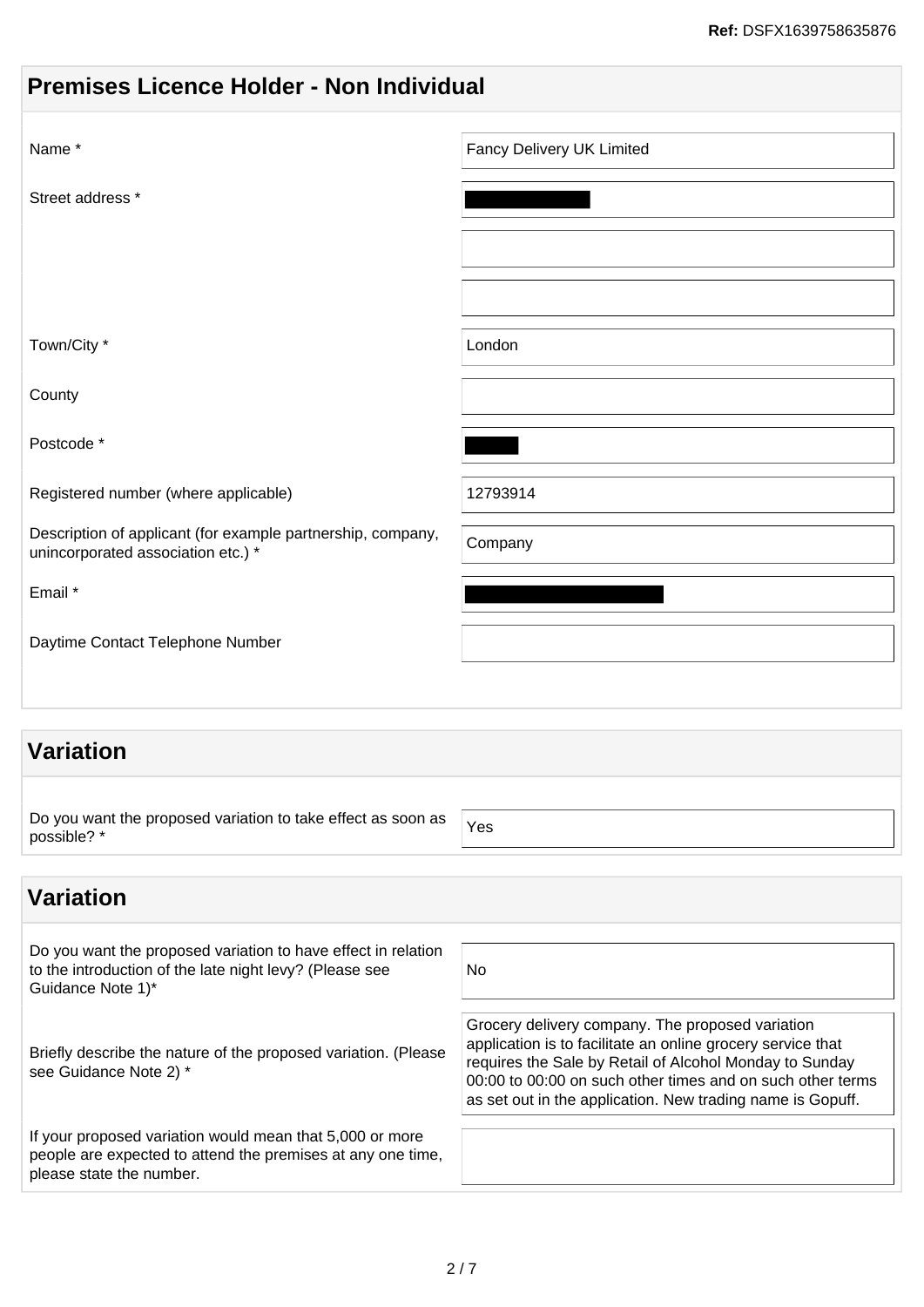# **Operating Schedule**

Complete those parts of the Operating Schedule below which would be subject to change if this application to vary is successful.

Provision of regulated entertainment (please read guidance note 3) \*

| Plays                                                          |
|----------------------------------------------------------------|
| Films                                                          |
| <b>Indoor Sporting Events</b>                                  |
| <b>Boxing or Wrestling</b>                                     |
| Live Music                                                     |
| <b>Recorded Music</b>                                          |
| Performances of Dance                                          |
| Anything of a similar description falling under Music or Dance |
| Provision of late night refreshment                            |
| Supply of Alcohol                                              |

# **Type of Variation - Supply of Alcohol**

| . ease select the type of variation that applies to this activity. $\vert$ Change an existing Activity |  |
|--------------------------------------------------------------------------------------------------------|--|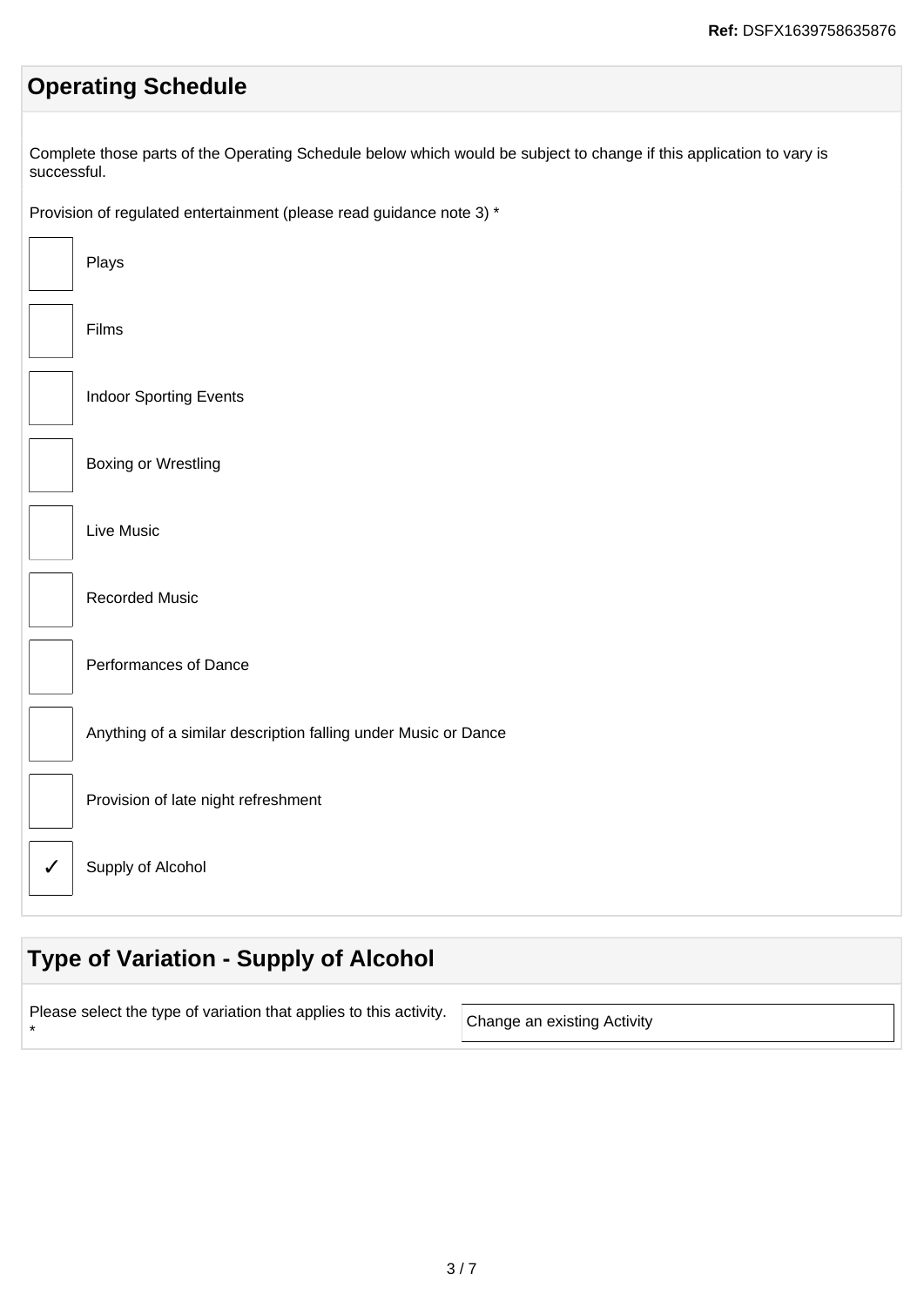### **Supply of Alcohol Standard Times**

Standard days and timings, where you intend to use the premises for the supply of alcohol. (please read guidance note 8) \* Please enter times in 24hr format (HH:MM)

| Day * | Every Day |
|-------|-----------|
|       | 00:00     |
|       | 00:00     |

### **Supply of Alcohol**

Will the supply of alcohol be for consumption on premises or For the supply of alcoriol be for consumption on premises or  $\left\vert$  Both off premises or both? (please read guidance note 9)  $^*$ 

State any seasonal variations for the supply of alcohol. (please read guidance note 6)

Please state any non-standard timings, where you intend to use the premises for the supply of alcohol at different times from the Standard days and times listed? (please read guidance note 7)

### **Adult Entertainment**

Please highlight any adult entertainment or services, activities, other entertainment or matters ancillary to the use of the premises that may give rise to concern in respect of children. (please read guidance note 10)

#### N/A

### **Opening Hours Standard Times**

Standard days and timings, where the premises are open to the public. (please read guidance note 8) \* Please enter times in 24hr format (HH:MM)

Day \* Every Day \* Every Day \* Every Day \* Every Day \* Every Day \* Every Day \* Every Day \*

00:00

00:00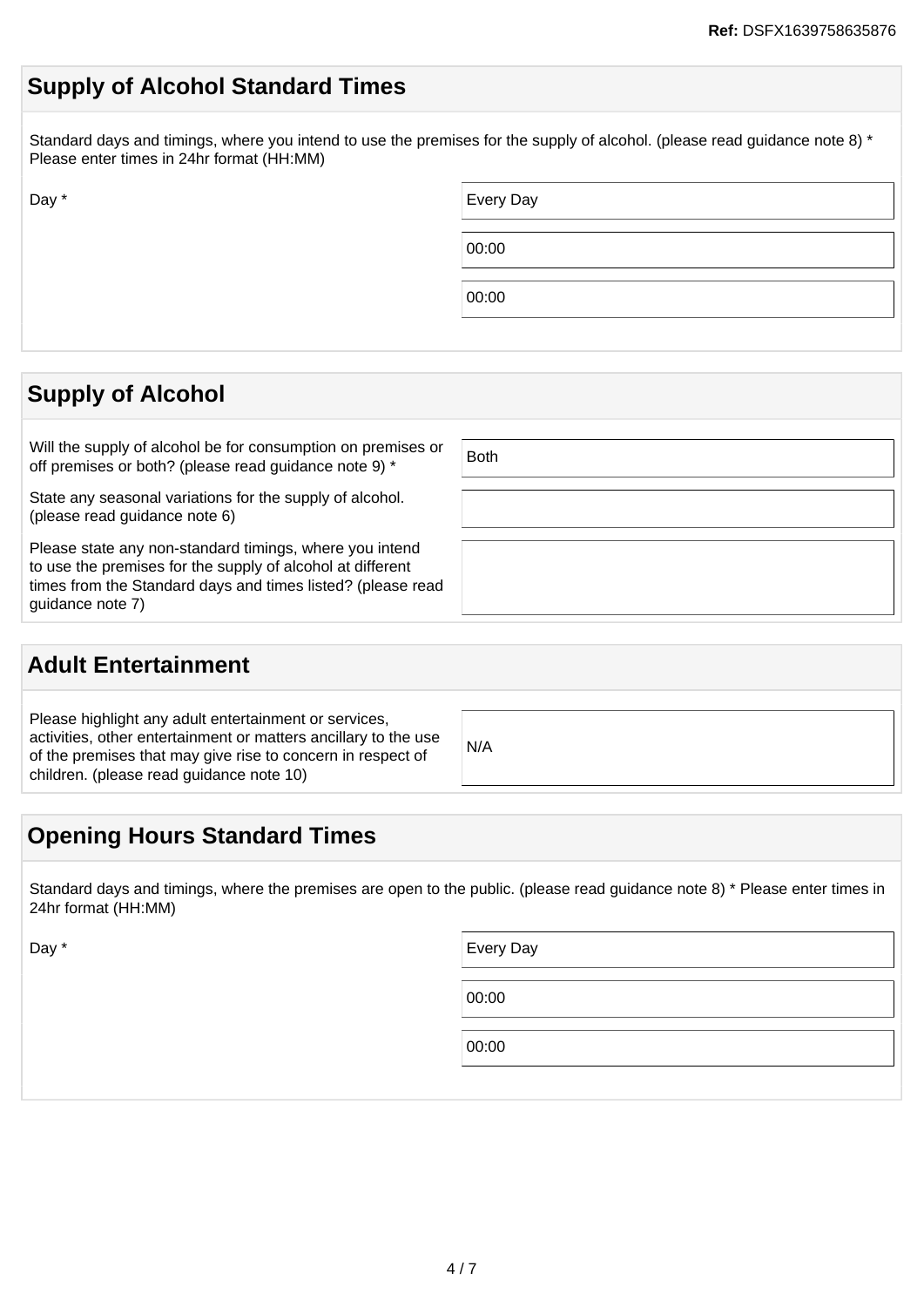### **Variation**

Please identify those conditions currently imposed on the licence which you believe could be removed as a consequence of the proposed variation you are seeking.

| N/A |  |  |  |
|-----|--|--|--|
|     |  |  |  |

I agree to return the original premises licence or the relevant r agree to return the original premises licence or the relevant<br>part of the original premises licence: \*

Note: This application cannot be processed until the original licence is received or a statement as to why it cannot be returned has been accepted.

# **Variation**

If you cannot return the original premises licence referred to If you cannot return the original premises licence referred to Waiting for licence following transfer application.<br>please give the reasons why not. \*

# **Licensing Objectives**

Describe any additional steps you intend to take to promote the four licensing objectives as a result of the proposed variation:

| a) General - all four licensing objectives (b, c, d and e)<br>(please read guidance note 11) | Proposed Condition - No changes approved under this<br>variation shall take effect until the updated GoPuff App is<br>commissioned and in use at the premises. |
|----------------------------------------------------------------------------------------------|----------------------------------------------------------------------------------------------------------------------------------------------------------------|
| b) The prevention of crime and disorder                                                      | Please see box A above.                                                                                                                                        |
| c) Public safety                                                                             | Please see box A above.                                                                                                                                        |
| d) The prevention of public nuisance                                                         | Please see box A above.                                                                                                                                        |
| e) The protection of children from harm                                                      | Please see box A above.                                                                                                                                        |

### **Declarations**

Declaration Type \* Sole Applicant - Individual or Other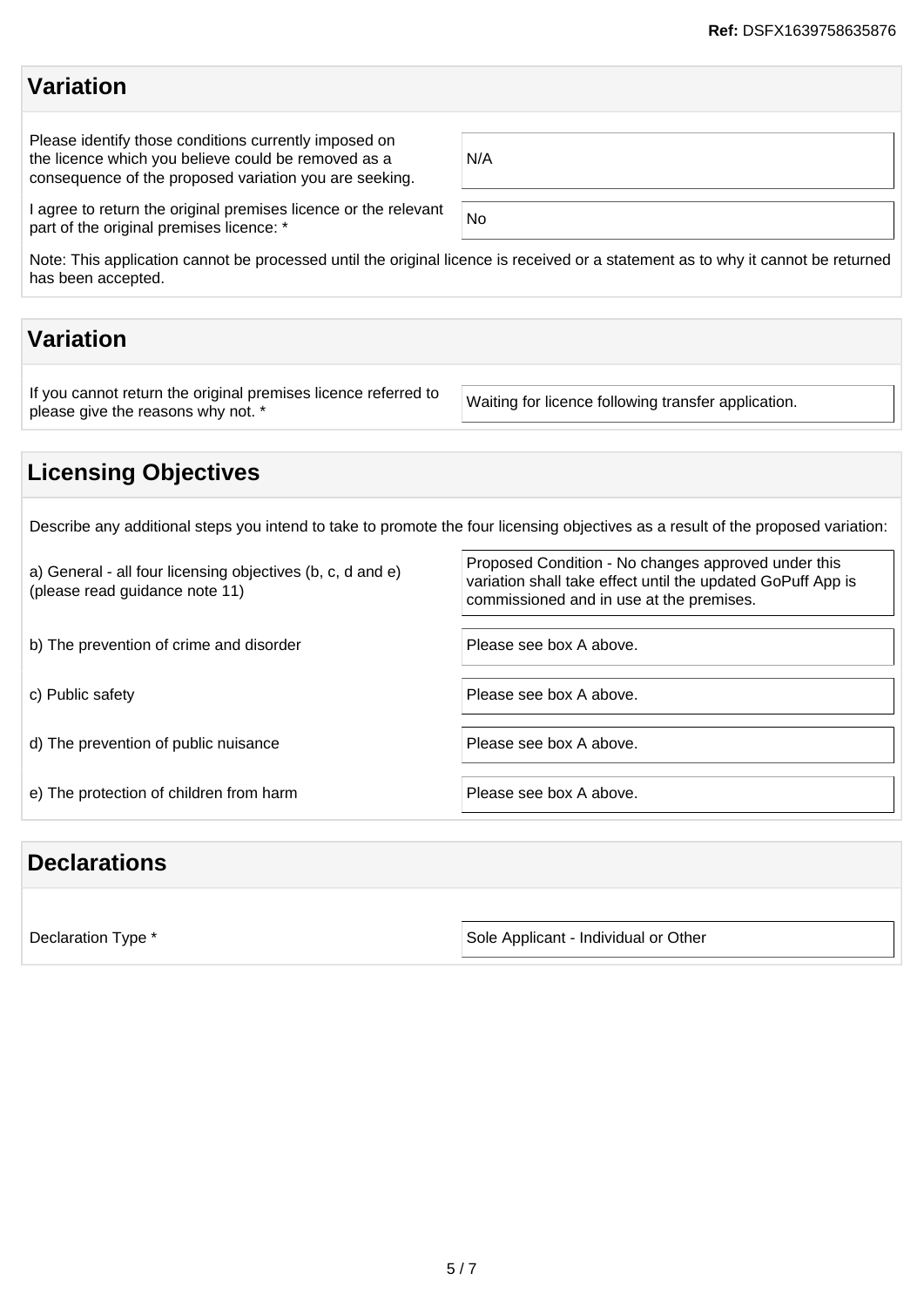### **Declarations**

I have made or enclosed payment of the fee or. I have not made or enclosed payment of the fee because this application has been made in relation to the introduction of the late night levy. I have sent copies of this application and the plan to responsible authorities and others where applicable. I understand I must now advertise my application. I understand I must now return the original premises licence, or relevant part of it or have provided an explanation why I will not be able to do this. I understand that if I do not comply with the above requirements my application will be rejected.

IT IS AN OFFENCE, UNDER SECTION 158 OF THE LICENSING ACT 2003, TO MAKE A FALSE STATEMENT IN OR IN CONNECTION WITH THIS APPLICATION. THOSE WHO MAKE A FALSE STATEMENT MAY BE LIABLE ON SUMMARY CONVICTION TO A FINE OF ANY AMOUNT

Signature/Declaration of applicant (the current premises licence holder) or applicant's solicitor or other duly authorised agent (see Guidance Note 13). If signing/applying on behalf of the applicant, please state your name and in what capacity you are authorised to sign/apply. When submitting an on-line application form the 'Declaration made' checkbox must be selected.

| Full Name*                                                   | Keystone Law Limited         |
|--------------------------------------------------------------|------------------------------|
| Date *                                                       | 17/12/2021                   |
| Capacity *                                                   | <b>Applicant's Solicitor</b> |
| Declaration made                                             |                              |
| Do you wish to provide alternative correspondence details? * | Yes                          |